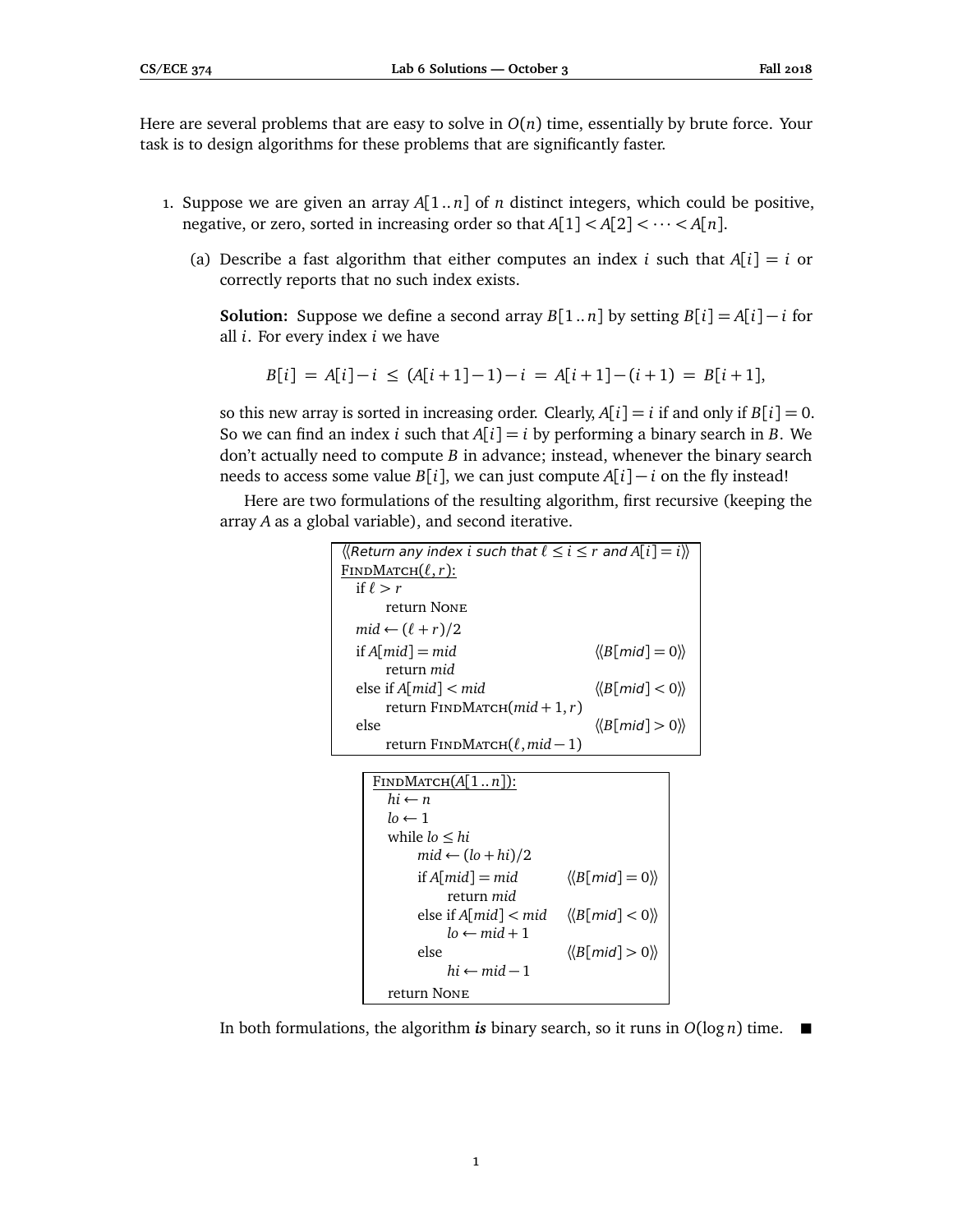(b) Suppose we know in advance that *A*[1] *>* 0. Describe an even faster algorithm that either computes an index *i* such that  $A[i] = i$  or correctly reports that no such index exists. [Hint: This is **really** easy.]

**Solution:** The following algorithm solves this problem in *O*(1) time:



Again, the array  $B[1..n]$  defined by setting  $B[i] = A[i] - i$  is sorted in increasing order. It follows that if  $A[1] > 1$  (that is,  $B[1] > 0$ ), then  $A[i] > i$  (that is,  $B[i] > 0$ ) for every index *i*. *A*[1] cannot be less than 1.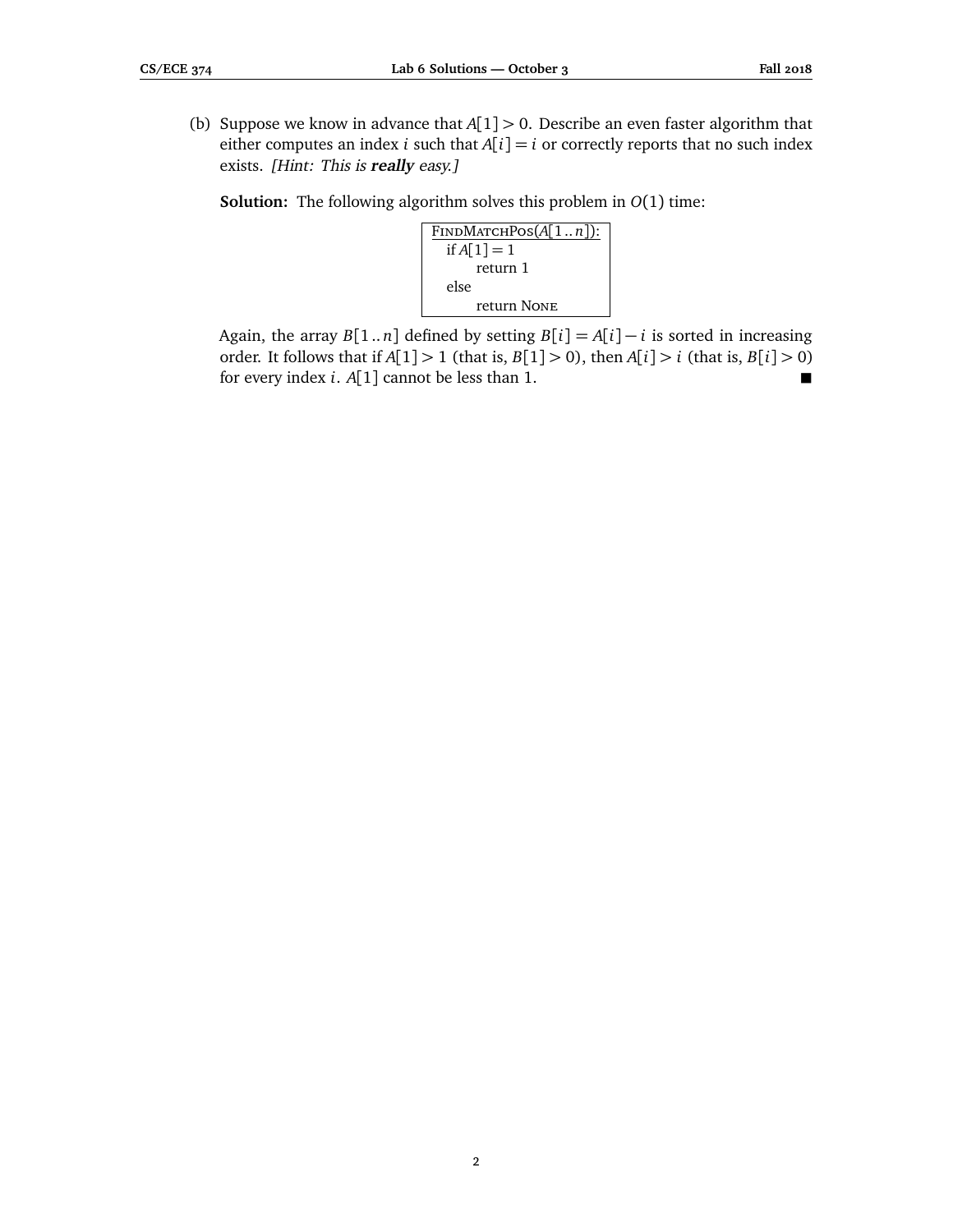2. Suppose we are given an array  $A[1..n]$  such that  $A[1] \ge A[2]$  and  $A[n-1] \le A[n]$ . We say that an element *A*[*x*] is a *local minimum* if both *A*[*x* − 1] ≥ *A*[*x*] and *A*[*x*] ≤ *A*[*x* + 1]. For example, there are exactly six local minima in the following array:



Describe and analyze a fast algorithm that returns the index of one local minimum. For example, given the array above, your algorithm could return the integer 9, because *A*[9] is a local minimum. [Hint: With the given boundary conditions, any array **must** contain at least one local minimum. Why?]

**Solution:** The following algorithm solves this problem in *O*(log *n*) time:

```
LocALMIN(A[1..n]):
if n < 100
    find the smallest element in A by brute force
m ← |n/2|
if A[m] < A[m + 1]
    return LocalMin(A[1 .. m + 1])
else
    return LocalMin(A[m .. n]))
```
If *n* is less than 100, then a brute-force search runs in *O*(1) time. There's nothing special about 100 here; any other constant will do.

Otherwise, if  $A[n/2] < A[n/2 + 1]$ , the subarray  $A[1..n/2 + 1]$  satisfies the precise boundary conditions of the original problem, so the recursion fairy will find local minimum inside that subarray.

Finally, if  $A[n/2] > A[n/2 + 1]$ , the subarray  $A[n/2..n]$  satisfies the precise boundary conditions of the original problem, so the recursion fairy will find local minimum inside that subarray.

The running time satisfies the recurrence  $T(n) \leq T(\lfloor n/2 \rfloor + 1) + O(1)$ . Except for the +1 and the ceiling in the recursive argument, which we can ignore, this is the binary search recurrence, whose solution is  $T(n) = O(\log n)$ .

Alternatively, we can observe that  $\lceil n/2 \rceil + 1 < 2n/3$  when  $n \ge 100$ , and therefore  $T(n) \leq T(2n/3) + O(1)$ , which implies  $T(n) = O(\log_{3/2} n) = O(\log n)$ .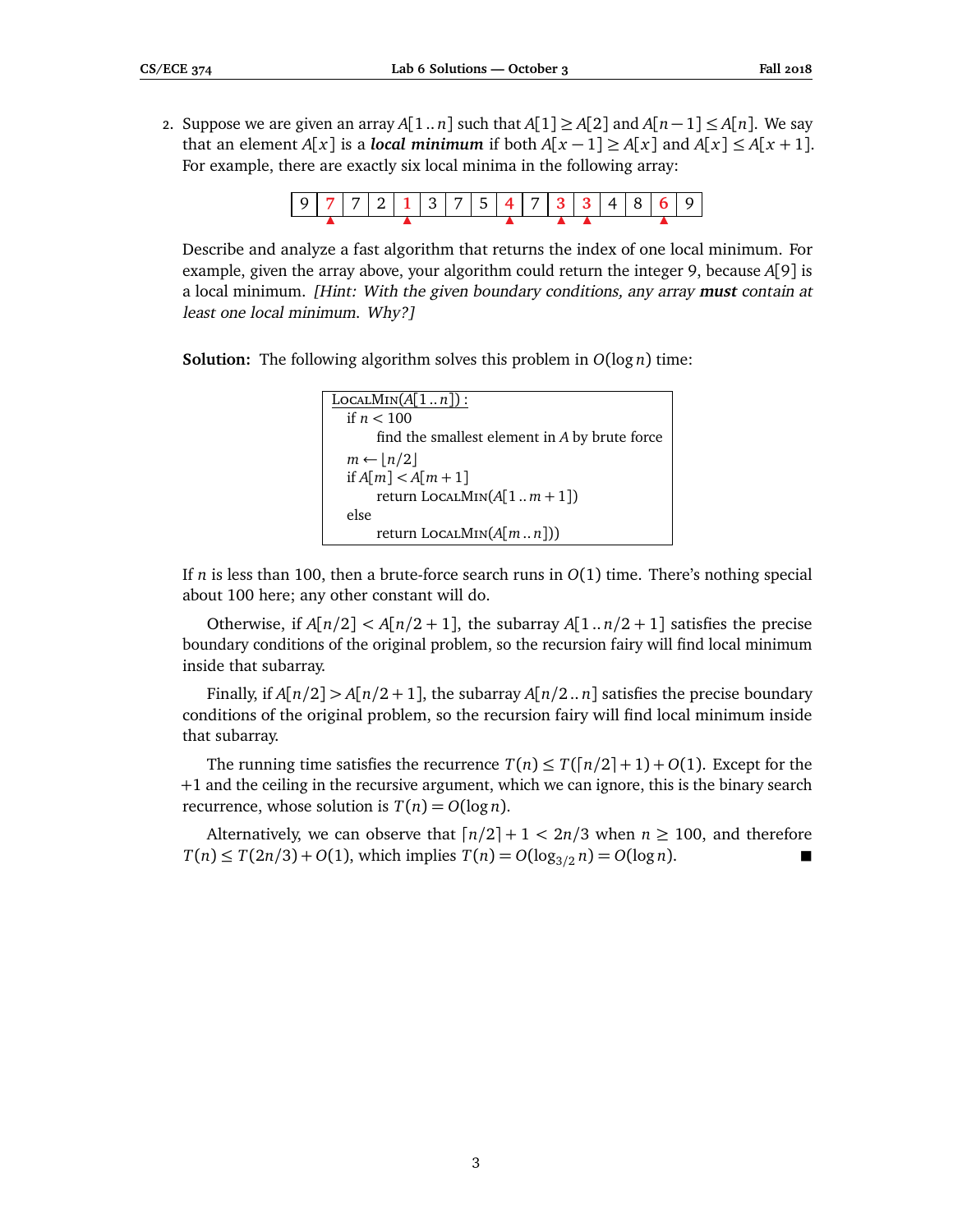3. Suppose you are given two sorted arrays *A*[1 .. *n*] and *B*[1 .. *n*] containing distinct integers. Describe a fast algorithm to find the median (meaning the *n*th smallest element) of the union *A*∪ *B*. For example, given the input

*A*[1 .. 8] = [0, 1, 6, 9, 12, 13, 18, 20] *B*[1 .. 8] = [2, 4, 5, 8, 17, 19, 21, 23]

your algorithm should return the integer 9. [Hint: What can you learn by comparing one element of *A* with one element of *B*?]

**Solution:** The following algorithm solves this problem in  $O(\log n)$  time:

| $MEDIAN(A[1n], B[1n])$ :              |
|---------------------------------------|
| if $n < 10^{100}$                     |
| use brute force                       |
| else if $A[n/2] > B[n/2]$             |
| return MEDIAN( $A[1n/2], B[n/2+1n]$ ) |
| else                                  |
| return MEDIAN( $A[n/2+1n], B[1n/2])$  |

Suppose *A*[*n/*2] *> B*[*n/*2]. Then *A*[*n/*2+1] is larger than all *n* elements in *A*[1 .. *n/*2]∪ *B*[1.. *n*/2], and therefore larger than the median of  $A ∪ B$ , so we can discard the upper half of *A*. Similarly,  $B[n/2-1]$  is smaller than all  $n+1$  elements of  $A[n/2..n] \cup B[n/2+1..n]$ , and therefore smaller than the median of  $A \cup B$ , so we can discard the lower half of *B*. Because we discard the same number of elements from each array, the median of the remaining subarrays is the median of the original  $A \cup B$ .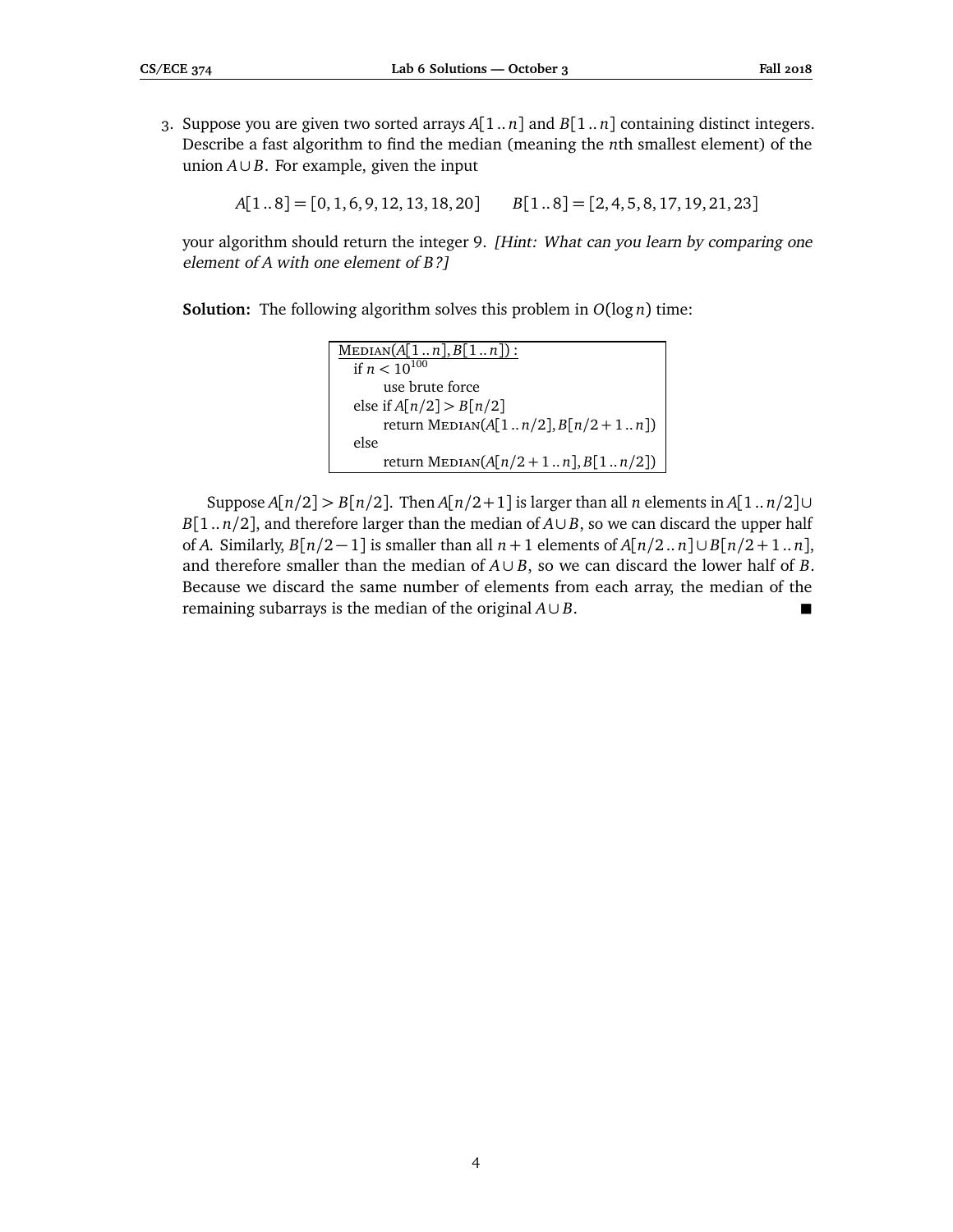4. Suppose you have an algorithm that given as input a directed graph  $G = (V, E)$ , nodes  $s, t \in V$ , and an integer  $k$ , outputs whether there is path from  $s$  to  $t$  in  $G$  with at most *k* edges. Thus the algorithm is solving a decision problem. Now you want to use this decision algorithm as a black box to find the length of the shortest path from *s* to *t*, which is an optimization problem. How do you reduce the optimization problem to the decision problem? What is an upper bound on the number of calls to the decision problem that your optimization algorithm makes? Assume *n* is the number of nodes in *G*. Now suppose the graphs has non-negative integer edge lengths with *U* being the largest edge length and  $L \geq 1$  being the smallest edge length. Now how many calls will your algorithm take? Is it polynomial in the input length?

**Solution:** This is a solution sketch. We will assume  $s \neq t$  otherwise the shortest path length is 0. The shortest path length is then an integer in the range 1 to *n* − 1 since the graph is unweighted. Binary search will require  $O(log n)$  calls to the decision problem. A naive strategy of asking each value of *k* in the range requires *n* calls. If the graph is weighted the shortest path length can be at most  $(n - 1)U$  and at least *L*. Hence binary search will require  $O(\log nU/L)$  calls which is at most  $O(\log n + \log U)$  since  $L \geq 1$ . Note that writing *U* in binary take *O*(log*U*) bits so the number of calls is polynomial in the input length. Note that if one uses naive strategy then the number of calls can be *Ω*(*nU*) which is not necessarily polynomial in the input if  $U$  is very large, say  $2^n$ .

## *To think about later:*

5. Now suppose you are given two sorted arrays *A*[1 .. *m*] and *B*[1 .. *n*] and an integer *k*. Describe a fast algorithm to find the *k*th smallest element in the union *A*∪ *B*. For example, given the input

*A*[1 .. 8] = [0, 1, 6, 9, 12, 13, 18, 20] *B*[1 .. 5] = [2, 5, 7, 17, 19] *k* = 6

your algorithm should return the integer 7.

**Solution:** The following algorithm solves this problem in  $O(log min\{k, m + n - k\}) =$  $O(log(m + n))$  time:

```
S \text{ELECT}(A[1..m], B[1..n], k):
if k < (m + n)/2
    return MEDIAN(A[1..k], B[1..k])else
    return MEDIAN(A[k - n..m], B[k - m..n])
```
Here, MEDIAN is the algorithm from problem 3 with one minor tweak. If MEDIAN wants an entry in either *A* or *B* that is outside the bounds of the original arrays, it uses the value  $-\infty$ if the index is too low, or  $\infty$  if the index is too high, instead of creating a core dump ■

6. Suppose you have an algorithm that given as input a directed graph  $G = (V, E)$ , nodes  $s, t \in V$ , and an integer *k*, outputs whether the *number* of distinct shortest paths from *s* to *t* is at least *k*. Describe an algorithm that counts the number of distinct shortest *s*-*t* paths in *G*. Does your algorithm run in polynomial time?